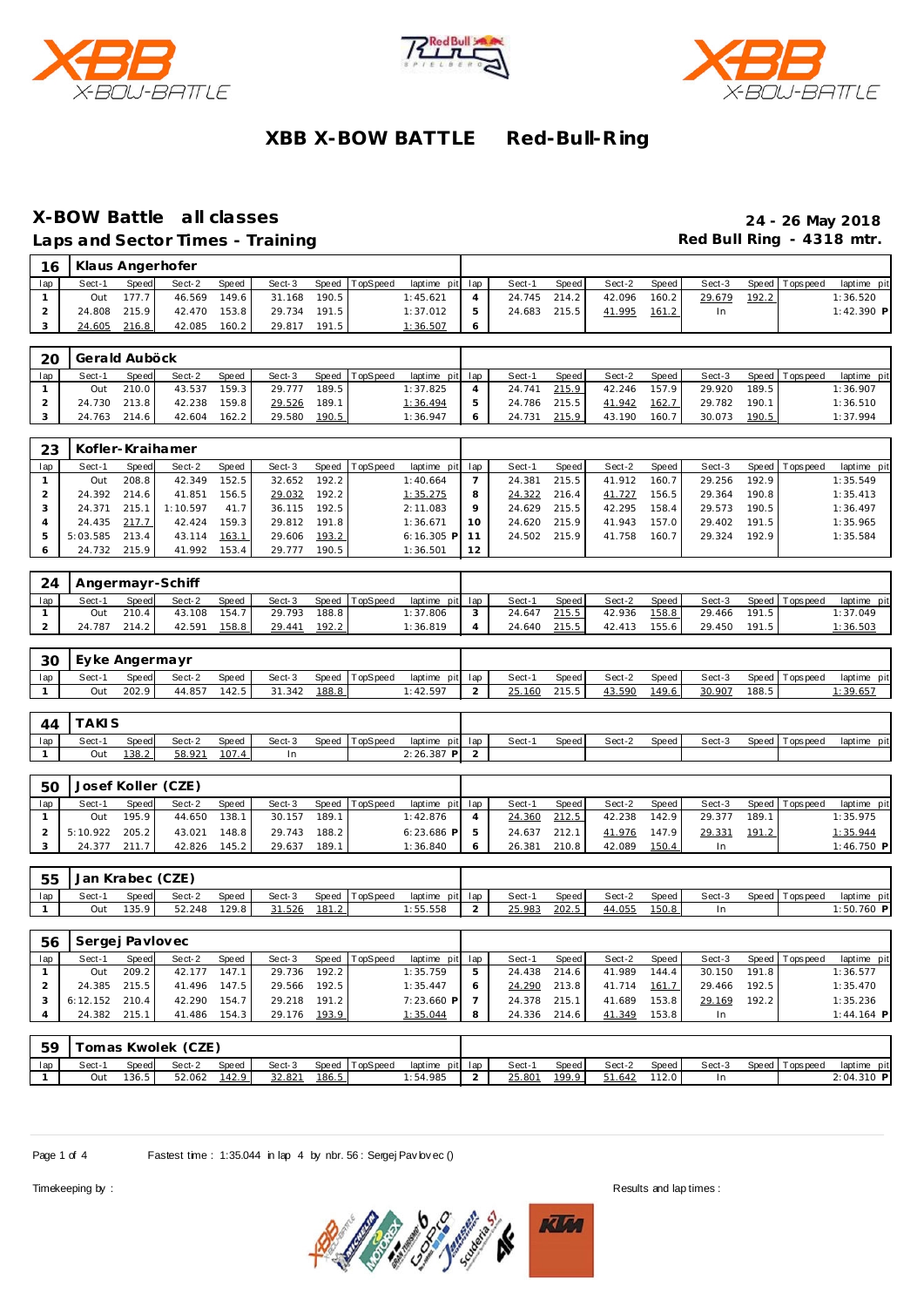





### **X-BOW Battle all classes 24 - 26 May 2018**

Laps and Sector Times - Training **Red Bull Ring - 4318 mtr.** 

| 61                 |        |       | Radomir Duric (SBR) |       |        |       |                |                 |        |              |        |       |        |                   |            |
|--------------------|--------|-------|---------------------|-------|--------|-------|----------------|-----------------|--------|--------------|--------|-------|--------|-------------------|------------|
| lap                | Sect-1 | Speed | Sect-2              | Speed | Sect-3 |       | Speed TopSpeed | laptime pit lap | Sect-1 | <b>Speed</b> | Sect-2 | Speed | Sect-3 | Speed   Tops peed | laptime pi |
|                    | Out    | 204.0 | 45.229              | 139.2 | 30.380 | 186.5 |                | $5:52.710$ P    | 25.012 | 214.2        | 43.868 | 136.7 | In     |                   | 1:55.009 P |
| $\sim$<br><u>.</u> | 24.899 | 215.1 | 44.034              | 132.7 | 30.254 | 183.4 |                | 1:39.187        |        |              |        |       |        |                   |            |

| -78 |       |       | Gustavo Xavier (CHE) |       |        |                |                 |       |       |        |       |        |                   |             |
|-----|-------|-------|----------------------|-------|--------|----------------|-----------------|-------|-------|--------|-------|--------|-------------------|-------------|
| lap | Sect- | Speed | Sect-2               | Speed | Sect-3 | Speed TopSpeed | laptime pit lap | Sect- | Speed | Sect-2 | Speed | Sect-3 | Speed   Tops peed | laptime pit |
|     |       |       |                      |       |        |                |                 |       |       |        |       |        |                   |             |

| 79  |                  |       | Patrick Sing (GER) |       |              |       |                |                 |     |              |         |        |       |              |       |                 |             |
|-----|------------------|-------|--------------------|-------|--------------|-------|----------------|-----------------|-----|--------------|---------|--------|-------|--------------|-------|-----------------|-------------|
| lap | Sect-1           | Speed | Sect-2             | Speed | Sect-3       |       | Speed TopSpeed | laptime pit lap |     | Sect-1       | Speed   | Sect-2 | Speed | Sect-3       |       | Speed Tops peed | laptime pit |
|     | Out              | 150.2 | 55.028 117.9       |       | 36.636       | 166.9 |                | 2:03.001        | 6   | 27.480       | $190.3$ | 45.651 | 145.9 | 32.284       | 165.1 |                 | 1:45.415    |
|     | 29.006 183.8     |       | 48.081             | 125.0 | -In          |       |                | 2:02.031 P      |     | 27.245 189.3 |         | 45.849 | 141.4 | 31.822       | 172.5 |                 | 1:44.916    |
|     | Out              | 163.4 | 49.109             | 126.5 | 32.144       | 173.4 |                | 2:43.240        | - 8 | 26.874 189.3 |         | 46.415 | 138.8 | 31.877 172.8 |       |                 | 1:45.166    |
|     | $5:38.476$ 184.4 |       | 47.864             | 139.5 | 33.313       | 173.6 |                | $6:59.653$ P 9  |     | 26.738 191.7 |         | 45.127 | 129.8 | 32.672 173.4 |       |                 | 1:44.537    |
| 5   | 27.027           | 191.3 | 46.066 141.4       |       | 32.130 165.1 |       |                | 1:45.223        | 10  | 26.844 190.7 |         | 45.157 | 140.3 | 31.898       | 172.0 |                 | 1:43.899    |

| -81 |        |       | Jörg Haghofer (AUT) |        |        |       |                |                 |        |        |       |        |       |        |       |                 |                  |
|-----|--------|-------|---------------------|--------|--------|-------|----------------|-----------------|--------|--------|-------|--------|-------|--------|-------|-----------------|------------------|
| lap | Sect-1 | Speed | Sect-2              | Speed  | Sect-3 |       | Speed TopSpeed | laptime pit lap |        | Sect-1 | Speed | Sect-2 | Speed | Sect-3 |       | Speed Tops peed | laptime pit      |
|     | Out    | 133.7 | 48.879              | 148.8  | 32.647 | 173.1 |                | 1:50.968        | $\sim$ | 26.822 | 188.3 | 44.727 | 157.9 | 30.977 | 178.5 |                 | <u> 1:42.526</u> |
|     | 7.157  | 186.7 | 45.914              | 151.31 | 31.257 | 175.0 |                | 1:44.328        | 4      |        |       |        |       |        |       |                 |                  |

| 82  |        |              | Obendrauf-Balk (AUT) |              |        |       |          |                 |        |       |        |       |        |       |                   |              |
|-----|--------|--------------|----------------------|--------------|--------|-------|----------|-----------------|--------|-------|--------|-------|--------|-------|-------------------|--------------|
| lap | Sect-1 | <b>Speed</b> | Sect-2               | <b>Speed</b> | Sect-3 | Speed | TopSpeed | laptime pit lap | Sect-1 | Speed | Sect-2 | Speed | Sect-3 |       | Speed   Tops peed | laptime pit  |
|     | Out    | 44.9         | 56.949               | 132.7        | 36.920 | 158.1 |          | 2:03.889        | 27.799 | 166.2 | 48.730 | 145.6 | 33.093 | 168.2 |                   | 1:49.622     |
|     | 30.599 | 124.5        | 49.576               | 141.4        | 33.845 | 170.3 |          | : 54.020        | 27.563 | 188.7 | 45.529 | 150.0 | 33.298 | 170.3 |                   | 1:46.390     |
|     | .441   | 189.7        | 48.454               | 148.8        | 32.688 | 168.5 |          | 1:48.583        | 27.301 | 188.7 | 46.974 | 155.2 |        |       |                   | $6:20.668$ P |

| 84  |          |       | Aleksandr Maslenikov (RUS) |       |        |       |          |                 |        |         |        |       |        |       |                 |              |
|-----|----------|-------|----------------------------|-------|--------|-------|----------|-----------------|--------|---------|--------|-------|--------|-------|-----------------|--------------|
| lap | Sect-1   | Speed | Sect-2                     | Speed | Sect-3 | Speed | TopSpeed | laptime pit lap | Sect-1 | Speed I | Sect-2 | Speed | Sect-3 |       | Speed Tops peed | laptime pit  |
|     | Out      | 114.3 | 54.299                     | 140.3 | 32.572 | 169.3 |          | 2:05.374        | 27.334 | 186.7   | 44.999 | 162.7 | 31.028 | 172.5 |                 | 1:43.361     |
|     | 27.159   | 185.7 | 46.557                     | 157.0 | 31.406 | 170.1 |          | 1:45.122        | 26.839 | 186.4   | 44.790 | 157.9 | 30.917 | 172.5 |                 | 1:42.546     |
|     | 27.044   | 186.4 | 45.499                     | 161.7 | 31.476 | 172.2 |          | 1:44.019        | 26.811 | 186.4   | 44.601 | 162.2 | 31.022 | 171.2 |                 | 1:42.434     |
|     | 26.850   | 187.3 | 48.885                     | 135.7 | 33.421 | 174.2 |          | 1:49.156        | 26.918 | 189.3   | 44.672 | 161.2 | 30.862 | 170.9 |                 | 1:42.452     |
|     | 26.838   | 185.4 | 45.020                     | 159.8 | 31.141 | 171.4 |          | 1:42.999        | 26.724 | 187.3   | 44.720 | 161.7 | 30.972 | 171.2 |                 | 1:42.416     |
| 6   | 5:37.494 | 179.2 | 45.681                     | 159.8 | 31.112 | 170.9 |          | $6:54.287$ P    | 28.373 | 155.8   | 46.634 | 147.9 |        |       |                 | $1:57.125$ P |

| 85  |        |       | Burak Günsev (TUR) |       |        |       |                |                 |        |       |        |         |        |                   |             |
|-----|--------|-------|--------------------|-------|--------|-------|----------------|-----------------|--------|-------|--------|---------|--------|-------------------|-------------|
| lap | Sect-1 | Speed | Sect-2             | Speed | Sect-3 |       | Speed TopSpeed | laptime pit lap | Sect-1 | Speed | Sect-2 | Speed I | Sect-3 | Speed   Tops peed | laptime pit |
|     | Out    | 127.9 | 54.208             | 130.1 | 34.985 | 168.8 |                | 2:03.738        |        |       |        |         |        |                   |             |

| 86  |        |                    | Fhomas Wallasch (AUT) |       |        |       |                |                 |         |          |       |        |       |          |       |                 |              |
|-----|--------|--------------------|-----------------------|-------|--------|-------|----------------|-----------------|---------|----------|-------|--------|-------|----------|-------|-----------------|--------------|
| lap | Sect-1 | Speed              | Sect-2                | Speed | Sect-3 |       | Speed TopSpeed | laptime pit lap |         | Sect-1   | Speed | Sect-2 | Speed | Sect-3   |       | Speed Tops peed | laptime pit  |
|     | Out    | 145.5              | 49.949                | 138.5 | 33.293 | 168.0 |                | 1:54.924        | 6       | 5:04.822 | 184.4 | 48.857 | 127.4 | 1:03.699 | 116.3 |                 | $6:57.378$ P |
|     | 27.698 | 188.0              | 46.718                | 129.5 | 33.497 | 168.5 |                | 1:47.913        |         | 30.130   | 160.5 | 49.459 | 125.9 | 33.027   | 168.2 |                 | 1:52.616     |
|     | 27.487 | 189.3 <sub>1</sub> | 47.860                | 136.7 | 32.116 | 170.6 |                | 1:47.463        | 8       | 27.672   | 186.4 | 47.780 | 125.0 | 32.709   | 169.5 |                 | 1:48.161     |
|     | 27.279 | 189.0 <sub>1</sub> | 46.608                | 129.2 | 32.593 | 169.8 |                | 1:46.480        | $\circ$ | 27.959   | 187.0 | 46.114 | 131.4 | In       |       |                 | $1:59.494$ P |
|     | 27.273 | 190.0              | 45.880                | 149.2 | 31.954 | 171.2 |                | 1:45.107        | 10      |          |       |        |       |          |       |                 |              |

| . 87 | Eddy Lanny |       |        |       |        |       |                |                 |        |          |       |        |       |        |       |                   |             |
|------|------------|-------|--------|-------|--------|-------|----------------|-----------------|--------|----------|-------|--------|-------|--------|-------|-------------------|-------------|
| lap  | Sect-1     | Speed | Sect-2 | Speed | Sect-3 |       | Speed TopSpeed | laptime pit lap |        | Sect-1   | Speed | Sect-2 | Speed | Sect-3 |       | Speed   Tops peed | laptime pit |
|      | Out        |       | 51.757 | 129.2 | 33.418 | 169.0 |                | : 55.112        | $\sim$ | 27.651   | 187.3 | 45.630 | 144.0 | 31.497 | 173.9 |                   | 1:44.778    |
|      | 27.508     | 187.3 | 46.234 | 143.2 | 32.042 | 161.0 |                | 1:45.784        |        | 6:21.181 | 140.4 | 56.910 | 116.1 | In     |       |                   | 8:11.056 P  |

Page 2 of 4 Fastest time : 1:35.044 in lap 4 by nbr. 56 : Sergej Pav lovec ()

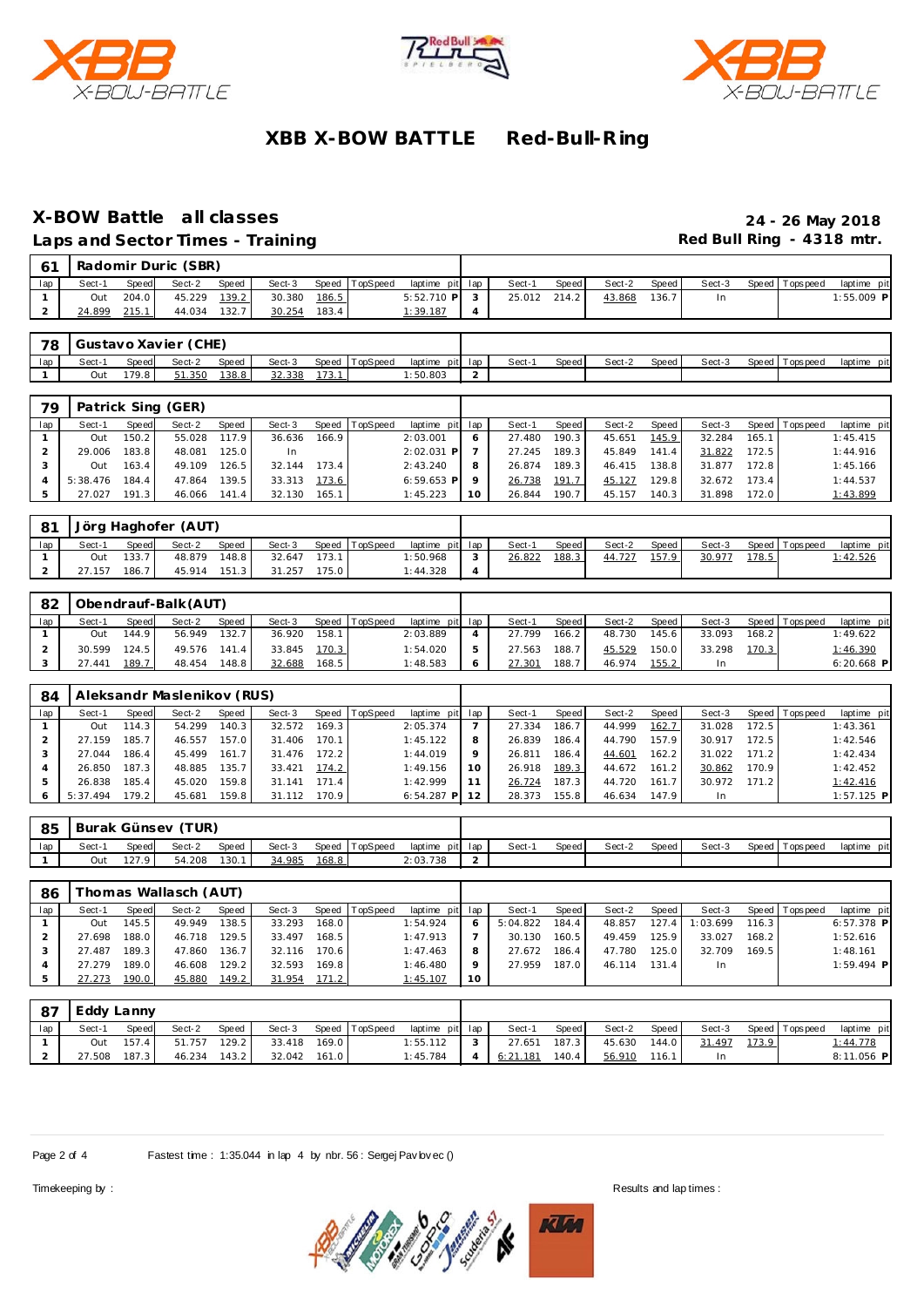





## **X-BOW Battle all classes 24 - 26 May 2018**

Laps and Sector Times - Training **Red Bull Ring - 4318 mtr. Red Bull Ring - 4318 mtr.** 

|     | 89 |              |       | Steve Hansen (LUX) |       |              |       |                       |                 |   |        |       |        |       |                |                   |             |
|-----|----|--------------|-------|--------------------|-------|--------------|-------|-----------------------|-----------------|---|--------|-------|--------|-------|----------------|-------------------|-------------|
| lap |    | Sect-1       | Speed | Sect-2             | Speed |              |       | Sect-3 Speed TopSpeed | laptime pit lap |   | Sect-1 | Speed | Sect-2 | Speed | Sect-3         | Speed   Tops peed | laptime pit |
|     |    | Out          | 163.4 | 48.056 137.4       |       | 32.267       | 169.5 |                       | 1:47.464        |   | 26.994 | 191.0 | 46.407 | 140.6 | 31.297 175.9   |                   | 1:44.698    |
|     |    | 27.141 183.8 |       | 46.355 147.5       |       | 31.998 170.9 |       |                       | 1:45.494        | 5 | 26.881 | 187.7 | 45.348 | 138.8 | 31.388 173.6   |                   | 1:43.617    |
|     |    | 27.143 187.7 |       | 45.849             | 139.2 | 31.568 171.7 |       |                       | 1:44.560        | 6 | 27.050 | 187.3 | 45.279 | 141.0 | $32.963$ 170.3 |                   | 1:45.292    |

| 90  |        |       | Constantin Schöll (AUT) |       |        |       |                |                 |         |        |       |        |       |        |       |                   |                 |  |
|-----|--------|-------|-------------------------|-------|--------|-------|----------------|-----------------|---------|--------|-------|--------|-------|--------|-------|-------------------|-----------------|--|
| lap | Sect-1 | Speed | Sect-2                  | Speed | Sect-3 |       | Speed TopSpeed | laptime pit lap |         | Sect-1 | Speed | Sect-2 | Speed | Sect-3 |       | Speed   Tops peed | laptime pit     |  |
|     | Out    | 142.1 | 49.521                  | 142.1 | 33.034 | 167.2 |                | 1:51.143        | 4       | 27.016 | 187.7 | 45.095 | 148.4 | 31.290 | 172.5 |                   | <u>1:43.401</u> |  |
|     | 27.476 | 186.0 | 46.217                  | 147.9 | 32.045 | 171.2 |                | 1:45.738        | 5       | 28.736 | 175.1 | 45.332 | 152.  | In.    |       |                   | $1:56.441$ P    |  |
|     | 26.957 | 187.3 | 47.040                  | 152.5 | 31.894 | 171.2 |                | 1:45.891        | $\circ$ |        |       |        |       |        |       |                   |                 |  |

| 92  |        |       | Cecioni-Gambino(ITA) |       |        |       |                 |                 |   |        |         |        |       |        |       |                 |             |
|-----|--------|-------|----------------------|-------|--------|-------|-----------------|-----------------|---|--------|---------|--------|-------|--------|-------|-----------------|-------------|
| lap | Sect-1 | Speed | Sect-2               | Speed | Sect-3 | Speed | <b>TopSpeed</b> | laptime pit lap |   | Sect-1 | Speed I | Sect-2 | Speed | Sect-3 |       | Speed Tops peed | laptime pit |
|     | Out    | 188.3 | 46.309               | 150.4 | 31.988 | 172.8 |                 | 1:44.072        |   | Out    | 189.0   | 46.080 | 147.5 | 43.137 | 139.2 |                 | 6:45.747    |
|     | 26.910 | 192.0 | 44.910               | 150.4 | 31.716 | 174.8 |                 | 1:43.536        | 8 | 28.934 | 191.7   | 45.797 | 144.8 | 31.755 | 175.3 |                 | 1:46.486    |
|     | 26.835 | 192.0 | 44.793               | 154.3 | 31.153 | 177.3 |                 | 1:42.781        |   | 26.650 | 193.1   | 44.327 | 153.0 | 31.358 | 175.9 |                 | 1:42.335    |
|     | 26.252 | 194.1 | 44.236               | 157.9 | 31.109 | 174.8 |                 | 1:41.597        |   | 26.286 | 194.8   | 44.475 | 151.7 | 30.876 | 175.9 |                 | 1:41.637    |
|     | 26.396 | 192.7 | 44.399               | 154.3 | 31.179 | 176.2 |                 | 1:41.974        |   | 26.271 | 193.8   | 44.361 | 154.7 | 30.833 | 175.6 |                 | 1:41.465    |
|     | 27.772 | 169.9 | 45.720               | 144.8 | In     |       |                 | 1:55.160 PI     |   | 28.015 | 187.7   | 46.322 | 141.0 | In     |       |                 | 1:58.801 P  |

| 93  |          |       | Mauritz-Marchewicz(DEU) |       |        |       |                |                  |      |        |       |        |       |        |       |                |              |
|-----|----------|-------|-------------------------|-------|--------|-------|----------------|------------------|------|--------|-------|--------|-------|--------|-------|----------------|--------------|
| lap | Sect-1   | Speed | Sect-2                  | Speed | Sect-3 |       | Speed TopSpeed | laptime pit      | lap  | Sect-1 | Speed | Sect-2 | Speed | Sect-3 |       | Speed Topspeed | laptime pit  |
|     | Out      | 162.7 | 50.522                  | 132.0 | 33.873 | 167.2 |                | 1:53.507         | 8    | 27.049 | 187.0 | 44.960 | 154.3 | 31.423 | 170.6 |                | 1:43.432     |
|     | 28.023   | 177.2 | 48.238                  | 141.0 | 32.396 | 168.8 |                | 1:48.657         | 9    | 27.016 | 186.0 | 45.143 | 154.3 | 31.601 | 169.8 |                | 1:43.760     |
|     | 27.447   | 184.8 | 45.464                  | 145.9 | 31.667 | 170.6 |                | 1:44.578         | 10   | 27.061 | 186.4 | 45.037 | 148.4 | 31.362 | 171.4 |                | 1:43.460     |
|     | 27.205   | 186.0 | 45.094                  | 155.2 | 31.336 | 172.0 |                | 1:43.635         | 11   | 26.830 | 187.0 | 44.943 | 150.0 | 31.557 | 168.0 |                | 1:43.330     |
|     | 26.940   | 186.7 | 44.829                  | 157.0 | In     |       |                | 1:55.031         | P 12 | 28.440 | 181.9 | 45.212 | 155.6 | 31.554 | 169.3 |                | 1:45.206     |
| 6   | Out      | 186.7 | 46.985                  | 144.4 | 31.613 | 172.2 |                | 2:25.049         | 13   | 27.819 | 161.9 | 48.461 | 142.1 | In.    |       |                | $1:55.879$ P |
|     | 4:45.453 | 189.3 | 46.114                  | 139.9 | 31.808 | 170.6 |                | $6:03.375$ PI 14 |      |        |       |        |       |        |       |                |              |

| 95  |          |       | Cook-Ibbotson(AUS) |       |        |       |                |                 |     |        |       |        |       |        |       |                |              |
|-----|----------|-------|--------------------|-------|--------|-------|----------------|-----------------|-----|--------|-------|--------|-------|--------|-------|----------------|--------------|
| lap | Sect-1   | Speed | Sect-2             | Speed | Sect-3 |       | Speed TopSpeed | laptime pit     | lap | Sect-1 | Speed | Sect-2 | Speed | Sect-3 |       | Speed Topspeed | laptime pit  |
|     | Out      | 76.0  | 47.668             | 150.8 | 32.131 | 168.5 |                | 1:51.929        |     | 31.320 | 154.1 | 53.425 | 121.1 | 38.761 | 162.2 |                | 2:03.506     |
|     | 27.409   | 185.1 | 46.165             | 153.8 | 31.901 | 169.0 |                | 1:45.475        | 8   | 29.718 | 167.8 | 50.876 | 127.  | 37.483 | 162.9 |                | 1:58.077     |
|     | 27.143   | 185.4 | 45.651             | 158.8 | 32.662 | 169.3 |                | 1:45.456        | Q   | 29.462 | 175.4 | 50.730 | 129.2 | 36.846 | 162.4 |                | 1:57.038     |
|     | 27.126   | 185.1 | 46.142             | 149.6 | 31.814 | 171.2 |                | 1:45.082        | 10  | 30.062 | 153.4 | 50.390 | 124.7 | 36.461 | 162.4 |                | 1:56.913     |
|     | 27.254   | 185.7 | 46.553             | 151.7 | 31.892 | 172.0 |                | 1:45.699        | 11  | 32.746 | 135.8 | 57.382 | 113.9 | In.    |       |                | $2:25.884$ P |
| 6   | 6:21.611 | 138.4 | 54.356             | 120.0 | 40.162 | 155.6 |                | $7:56.129$ P 12 |     |        |       |        |       |        |       |                |              |

| 98  |        |       | Mathias Walkner (AUT) |       |        |                    |                |                 |            |        |       |        |       |        |        |                   |                 |
|-----|--------|-------|-----------------------|-------|--------|--------------------|----------------|-----------------|------------|--------|-------|--------|-------|--------|--------|-------------------|-----------------|
| lap | Sect-1 | Speed | Sect-2                | Speed | Sect-3 |                    | Speed TopSpeed | laptime pit lap |            | Sect-1 | Speed | Sect-2 | Speed | Sect-3 |        | Speed   Tops peed | laptime pit     |
|     | Out    | 161.5 | 47.356                | 142.1 | 33.423 | 168.5              |                | 1:49.212        | $\sqrt{2}$ | 26.870 | 188.7 | 45.088 | 157.4 | 31.207 | 1,73.6 |                   | <u>l:43.165</u> |
|     | 27.376 | 187.0 | 45.640                | 149.2 | 32.294 | 172.8 <sub>1</sub> |                | 1:45.310        |            | 26.886 | 188.0 | 45.056 | 150.0 | 31.312 | 172.8  |                   | 1:43.254        |

| $\mathcal{L} \times$ |        |       | Ernst Kirchmayr (AUT) |       |        |       |                |                  |   |        |       |        |       |        |       |                |              |
|----------------------|--------|-------|-----------------------|-------|--------|-------|----------------|------------------|---|--------|-------|--------|-------|--------|-------|----------------|--------------|
| lap                  | Sect-1 | Speed | Sect-2                | Speed | Sect-3 |       | Speed TopSpeed | laptime pit lap  |   | Sect-1 | Speed | Sect-2 | Speed | Sect-3 |       | Speed Topspeed | laptime pit  |
|                      | Out    | 207.6 | 43.198                | 158.8 | 29.941 | 187.2 |                | $7:27.945$ P $4$ |   | 24.771 | 210.0 | 42.501 | 158.4 | 30.278 | 181.2 |                | 1:37.550     |
|                      | 24.961 | 208.4 | 42.210                | 160.7 | 30.155 | 186.2 |                | 1:37.326         | 5 | 25.179 | 206.0 | 45.293 | 150.8 | In.    |       |                | $1:51.893$ P |
|                      | 24.848 | 209.6 | 42.060                | 151.7 | 30.135 | 187.5 |                | 1:37.043         | 6 |        |       |        |       |        |       |                |              |
|                      |        |       |                       |       |        |       |                |                  |   |        |       |        |       |        |       |                |              |

|     |        |       | $41*$ Christian Loimayr (AUT) |       |        |       |                |                 |        |       |        |       |        |       |                   |             |
|-----|--------|-------|-------------------------------|-------|--------|-------|----------------|-----------------|--------|-------|--------|-------|--------|-------|-------------------|-------------|
| lap | Sect-1 | Speed | Sect-2                        | Speed | Sect-3 |       | Speed TopSpeed | laptime pit lap | Sect-1 | Speed | Sect-2 | Speed | Sect-3 |       | Speed   Tops peed | laptime pit |
|     | Out    | 179.5 | 46.863                        | 134.0 | 33.233 | 186.2 |                | 1:44.514        | 25.090 | 212.1 | 42.825 | 147.9 | 30.336 | 188.8 |                   | 1:38.251    |
|     | 25.656 | 210.0 | 44.129                        | 142.9 | 30.313 | 187.8 |                | 1:40.098        | 24.780 | 212.9 | 42.449 | 152.1 | 30.177 | 189.5 |                   | 1:37.406    |

Page 3 of 4 Fastest time : 1:35.044 in lap 4 by nbr. 56 : Sergej Pav lovec ()